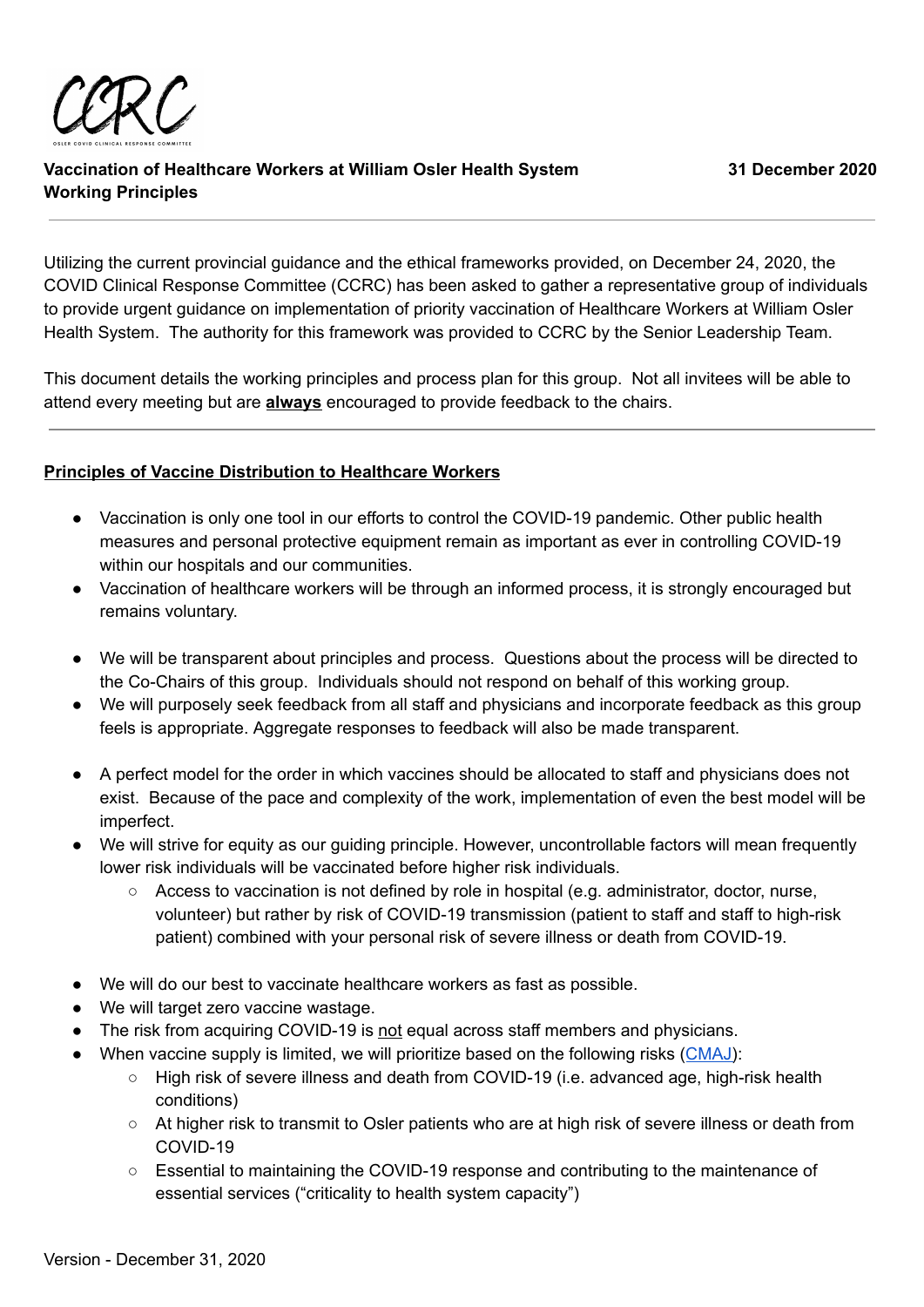- We trust our staff and physicians to be honest when responding to the survey for risk stratification. There will be minimal verification of responses. Honesty supports the most at risk staff now, however everyone who wants the vaccine will eventually have access to a vaccine.
- Where individuals belong to the same block of estimated risk, a randomization approach will be employed, documented and archived for future auditing purposes.
- Supply is not predictable due to uncertainties around long term care and congregate settings.
- We do expect to have an adequate supply of vaccine to vaccinate all staff and physicians but the timeline is dependent on the provincial deployment strategy.
- If required, daily vaccinations may be distributed across multiple units to reduce potential strain on Health Human Resources.
- It is acknowledged that the site of the vaccination clinic is at Brampton Civic Hospital. While this is not modifiable, with logistical adjustments, the vaccination clinic will endeavor to ensure access is not preferential to Brampton Civic Hospital.
- For those with unique circumstances that require specific discussion around risk and benefit of vaccination, the Vaccine Deployment Team will provide a consultation process.
- The ethical principle of fairness entails, especially in the implementation of a prioritization process, a review mechanism for identified issues or concerns. Such a mechanism is available for situations and cases where new information may lead to improvements and increased fairness. This mechanism is especially relevant in an evolving context where the overarching goal is to provide as many vaccinations as possible. To this end please, staff, volunteers, and physicians will have a single source to which to bring concerns.
- Individual concerns should be directed to the person to whom you report as a first point of contact with assistance from occupational health as required.
- William Osler Health System must develop an educational plan to educate staff about the vaccine to ensure the decision to take the vaccine is well-informed.